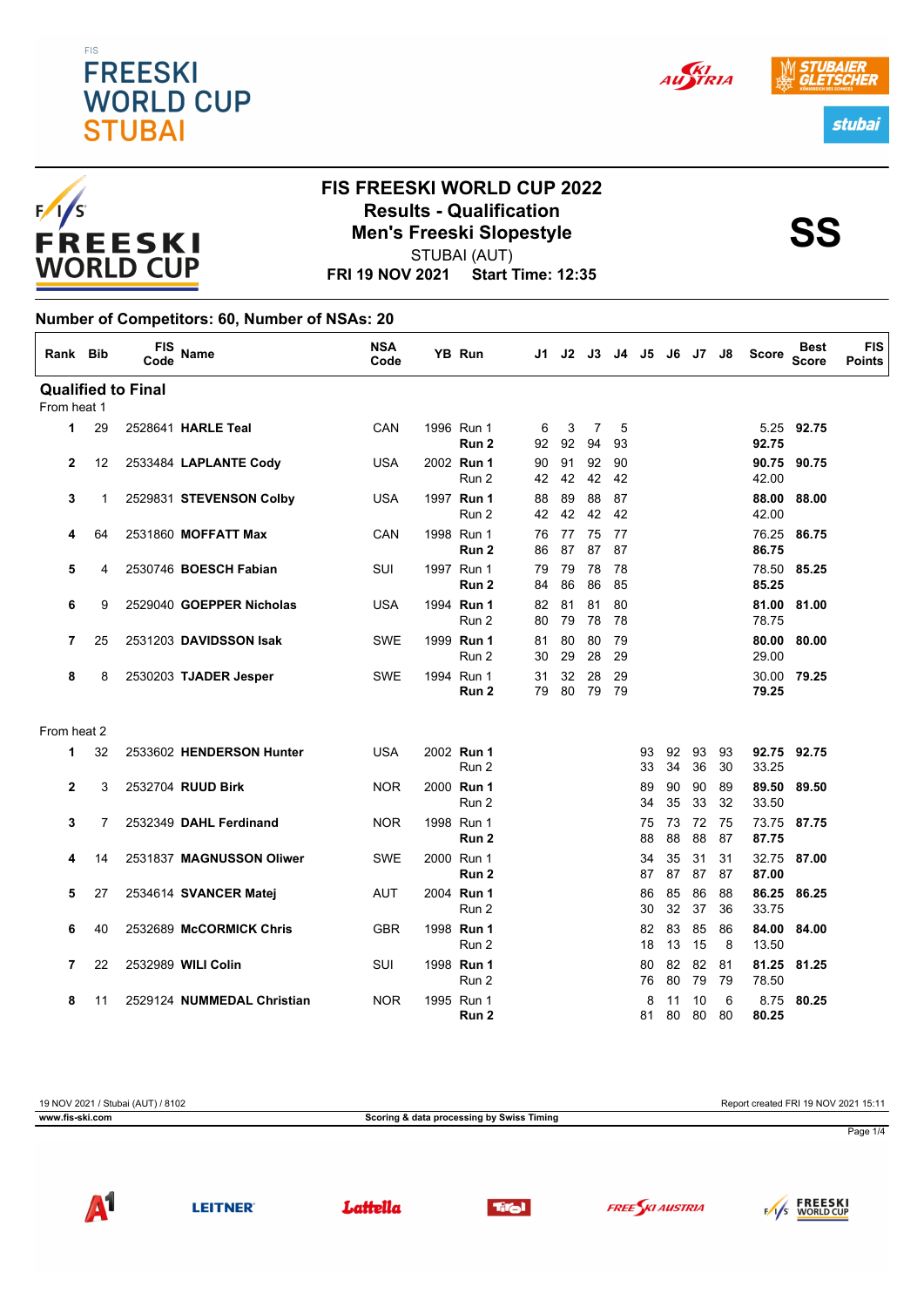### **FIS FREESKI WORLD CUP STUBAI**



### **FIS FREESKI WORLD CUP 2022 Results - Qualification<br>
Men's Freeski Slopestyle<br>
SS**

STUBAI (AUT)

**FRI 19 NOV 2021 Start Time: 12:35**

| Rank Bib             |                                                                           | FIS<br>Code | Name                            | <b>NSA</b><br>Code |  | YB Run              | J1 I                                      | J2             | J3       | J4 J5    |          | J6             | J7          | J8                   | <b>Score</b>   | <b>Best</b><br><b>Score</b> | <b>FIS</b><br>Points |
|----------------------|---------------------------------------------------------------------------|-------------|---------------------------------|--------------------|--|---------------------|-------------------------------------------|----------------|----------|----------|----------|----------------|-------------|----------------------|----------------|-----------------------------|----------------------|
| <b>Not Qualified</b> |                                                                           |             |                                 |                    |  |                     |                                           |                |          |          |          |                |             |                      |                |                             |                      |
| 17                   | 2                                                                         |             | 2532945 FOREHAND Mac            | <b>USA</b>         |  | 2001 Run 1<br>Run 2 |                                           |                |          |          | 70<br>78 | 76<br>78       | -79<br>81   | 79<br>80             | 79.25          | 76.00 79.25                 |                      |
| 18                   | 18                                                                        |             | 2530165 HARLAUT Henrik          | <b>SWE</b>         |  | 1991 Run 1<br>Run 2 |                                           |                |          |          | 11<br>79 | 10<br>78       | 10<br>79    | 8<br>78              | 78.50          | 9.75 78.50                  |                      |
| 19                   | 23                                                                        |             | 2533813 FROSTAD Tormod          | <b>NOR</b>         |  | 2002 Run 1<br>Run 2 |                                           |                |          |          | 4<br>78  | 3<br>77        | 3<br>79     | $\overline{2}$<br>78 | 3.00<br>78.00  | 78.00                       |                      |
| 20                   | 6                                                                         |             | 2532249 HALL Alexander          | <b>USA</b>         |  | 1998 Run 1<br>Run 2 |                                           |                |          |          | 35<br>79 | 33<br>75       | 24<br>78    | 24<br>- 78           | 77.50          | 29.00 77.50                 |                      |
| 21                   | 24                                                                        |             | 2533005 YAMAMOTO Taisei         | <b>JPN</b>         |  | 2001 Run 1<br>Run 2 | 72<br>76                                  | 72<br>75       | 70<br>75 | 73<br>76 |          |                |             |                      | 71.75<br>75.50 | 75.50                       |                      |
| 22                   | 10                                                                        |             | 2526922 WOODS James             | <b>GBR</b>         |  | 1992 Run 1<br>Run 2 |                                           |                |          |          | 15<br>75 | 14             | 12<br>71 78 | -12<br>- 77          | 75.25          | 13.25 75.25                 |                      |
| 23                   | 34                                                                        |             | 2533673 BARCLAY Ben             | <b>NZL</b>         |  | 2002 Run 1<br>Run 2 | 74<br>69                                  | 75<br>70       | 75<br>70 | 76<br>71 |          |                |             |                      | 70.00          | 75.00 75.00                 |                      |
| 24                   | 15                                                                        |             | 2532128 GEOFFROY GAGNON Etienne | CAN                |  | 1997 Run 1<br>Run 2 |                                           |                |          |          | 74<br>47 | 74<br>43       | 75<br>44    | -76<br>43            | 44.25          | 74.75 74.75                 |                      |
| 25                   | 33                                                                        |             | 2534081 KOIVISTO Kuura          | FIN                |  | 2000 Run 1<br>Run 2 | 69<br>31                                  | 69<br>35       | 69<br>38 | 71<br>36 |          |                |             |                      | 69.50<br>35.00 | 69.50                       |                      |
| 26                   | 31                                                                        |             | 2533820 SAMNOEY Ulrik           | <b>NOR</b>         |  | 2002 Run 1<br>Run 2 |                                           |                |          |          | 6<br>69  | 6<br>71        | 5<br>68     | 4<br>66              | 5.25<br>68.50  | 68.50                       |                      |
| 27                   | 5                                                                         |             | 2529665 HENDRICKSON Mark        | CAN                |  | 1998 Run 1<br>Run 2 | 66<br>25                                  | 68<br>30       | 68<br>31 | 69<br>30 |          |                |             |                      | 67.75<br>29.00 | 67.75                       |                      |
| 28                   | 39                                                                        |             | 2532451 RUDIGIER Hannes         | AUT                |  | 2000 Run 1<br>Run 2 | 49<br>67                                  | 45<br>67       | 48<br>67 | 50<br>68 |          |                |             |                      | 67.25          | 48.00 67.25                 |                      |
| 29                   | 53                                                                        |             | 2531477 MULENDEEV Dmitrii       | <b>RUS</b>         |  | 1996 Run 1<br>Run 2 |                                           |                |          |          | 10<br>67 | 8<br>66        | 8<br>68     | 5<br>66              | 7.75<br>66.75  | 66.75                       |                      |
| 30                   | 28                                                                        |             | 2532083 STEVENSON Ryan          | USA                |  | 2000 Run 1<br>Run 2 | 18                                        | 18<br>66 67 66 | 18       | 18<br>67 |          |                |             |                      | 18.00<br>66.50 | 66.50                       |                      |
| 31                   | 50                                                                        |             | 2534130 PELTOLA Simo            | <b>FIN</b>         |  | 2001 Run 1<br>Run 2 |                                           |                |          |          | 40<br>66 | 40<br>67       | 42<br>66    | 39<br>65             | 40.25<br>66.00 | 66.00                       |                      |
| 32                   | 37                                                                        |             | 2534616 WILI Thierry            | SUI                |  | 2000 Run 1<br>Run 2 |                                           |                |          |          | 32<br>65 | 37<br>65       | 37<br>66    | 32<br>64             | 34.50<br>65.00 | 65.00                       |                      |
| 33                   | 16                                                                        |             | 2533816 SCHJERVE Sebastian      | <b>NOR</b>         |  | 2000 Run 1<br>Run 2 | 62<br>17                                  | 64<br>21       | 65<br>21 | 65<br>20 |          |                |             |                      | 64.00<br>19.75 | 64.00                       |                      |
| 34                   | 52                                                                        |             | 2534218 SIVIGNON Timothe        | <b>FRA</b>         |  | 2003 Run 1<br>Run 2 | 60<br>40                                  | 62<br>38       | 63<br>38 | 63<br>37 |          |                |             |                      | 38.25          | 62.00 62.00                 |                      |
| 35                   | 47                                                                        |             | 2531069 BURVALL Hugo            | SWE                |  | 1997 Run 1<br>Run 2 | 58<br>9                                   | 59<br>13       | 60<br>9  | 60<br>12 |          |                |             |                      | 10.75          | 59.25 59.25                 |                      |
| 36                   | 19                                                                        |             | 2533067 LLISO Javier            | <b>ESP</b>         |  | 1997 Run 1<br>Run 2 |                                           |                |          |          | 58<br>53 | 57 55<br>57 56 |             | 59<br>58             | 56.00          | 57.25 57.25                 |                      |
|                      | 19 NOV 2021 / Stubai (AUT) / 8102<br>Report created FRI 19 NOV 2021 15:11 |             |                                 |                    |  |                     |                                           |                |          |          |          |                |             |                      |                |                             |                      |
| www.fis-ski.com      |                                                                           |             |                                 |                    |  |                     | Scoring & data processing by Swiss Timing |                |          |          |          |                |             |                      |                |                             | Page 2/4             |













stubai

AUSTRIA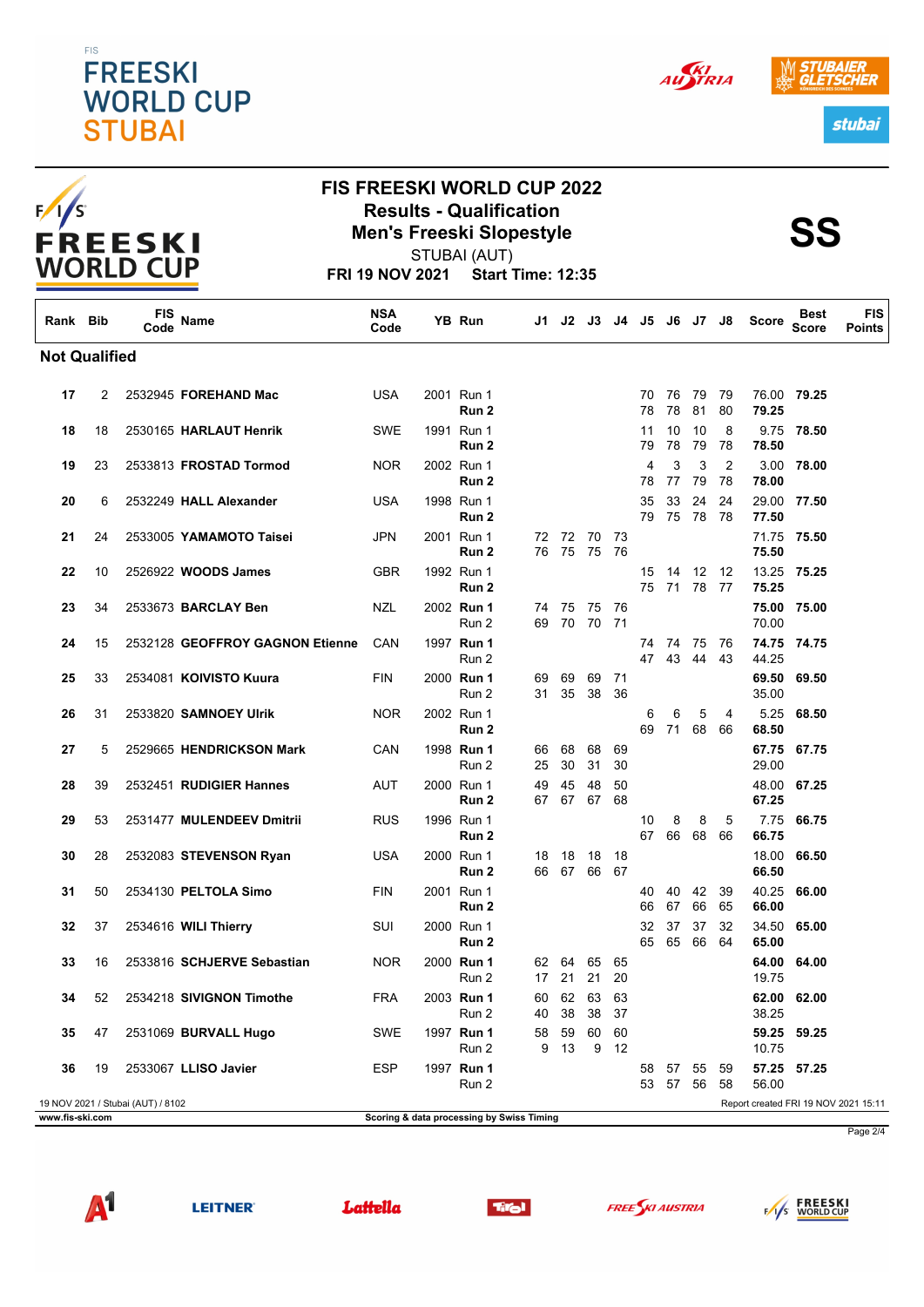#### **FIS FREESKI WORLD CUP STUBAI**







 $F/I/S$ **FREESKI WORLD CUP** 

# **FIS FREESKI WORLD CUP 2022 Results - Qualification<br>
Men's Freeski Slopestyle<br>
SS**

**FRI 19 NOV 2021 Start Time: 12:35** STUBAI (AUT)

| Rank Bib                                                                  |    | <b>FIS</b><br>Code | Name                       | <b>NSA</b><br>Code |  | YB Run              | J1 I                                      | J2            | J3        | J4        | J5       | J6                  | J7 J8       |          | Score               | Best<br><b>Score</b> | <b>FIS</b><br><b>Points</b> |
|---------------------------------------------------------------------------|----|--------------------|----------------------------|--------------------|--|---------------------|-------------------------------------------|---------------|-----------|-----------|----------|---------------------|-------------|----------|---------------------|----------------------|-----------------------------|
| 37                                                                        | 43 |                    | 2533016 MOREL Valentin     | <b>SUI</b>         |  | 2000 Run 1<br>Run 2 | 55<br>54                                  | 55<br>54      | 58<br>56  | 56<br>53  |          |                     |             |          | 56.00<br>54.25      | 56.00                |                             |
| 38                                                                        | 48 |                    | 2533329 FORER Julius       | AUT                |  | 2000 Run 1<br>Run 2 |                                           |               |           |           | 56<br>36 | 56<br>31            | 55<br>35    | 55<br>30 | 55.50<br>33.00      | 55.50                |                             |
| 39                                                                        | 45 |                    | 2533501 ZEHENTNER David    | <b>GER</b>         |  | 2003 Run 1<br>Run 2 |                                           |               |           |           | 54<br>48 | 55<br>50            | 54<br>49    | 53<br>40 | 54.00<br>46.75      | 54.00                |                             |
| 40                                                                        | 42 |                    | 2535489 BJOERNDAL Mats     | <b>NOR</b>         |  | 1997 Run 1<br>Run 2 | 53                                        | 22 27<br>53   | -24<br>53 | 27<br>54  |          |                     |             |          | 25.00<br>53.25      | 53.25                |                             |
| 41                                                                        | 54 |                    | 2533220 MAHARAVO Vincent   | <b>FRA</b>         |  | 1997 Run 1<br>Run 2 |                                           |               |           |           | 52<br>45 | 50<br>45            | 52<br>45 45 | 55       | 52.25<br>45.00      | 52.25                |                             |
| 42                                                                        | 51 |                    | 2535187 GRAABERG Vebjoern  | <b>NOR</b>         |  | 2003 Run 1<br>Run 2 | 3                                         | 8<br>52 50    | 8<br>50   | 6<br>52   |          |                     |             |          | 51.00               | 6.25 51.00           |                             |
| 43                                                                        | 44 |                    | 2534333 KANZLER James      | USA                |  | 2003 Run 1<br>Run 2 |                                           |               |           |           | 52<br>27 | 52<br>28            | 48<br>28    | 50<br>25 | 50.50<br>27.00      | 50.50                |                             |
| 44                                                                        | 56 |                    | 2533019 WOLF David         | AUT                |  | 2001 Run 1<br>Run 2 | 10<br>50                                  | 13<br>50      | -12<br>49 | 14<br>50  |          |                     |             |          | 12.25<br>49.75      | 49.75                |                             |
| 45                                                                        | 62 |                    | 2537460 RESCH Luis         | AUT                |  | 2004 Run 1<br>Run 2 |                                           |               |           |           | 25<br>43 | 19<br>43            | 18<br>-41   | 24<br>40 | 41.75               | 21.50 41.75          |                             |
| 46                                                                        | 21 |                    | 2530293 BORM William       | <b>USA</b>         |  | 1997 Run 1<br>Run 2 | 38<br>18                                  | 41<br>20      | 40<br>18  | 41<br>27  |          |                     |             |          | 40.00<br>20.75      | 40.00                |                             |
| 47                                                                        | 46 |                    | 2533054 FUJII Gen          | JPN                |  | 2001 Run 1<br>Run 2 | 37<br>35                                  | 39<br>37      | 39<br>39  | 40<br>39  |          |                     |             |          | 38.75<br>37.50      | 38.75                |                             |
| 48                                                                        | 60 |                    | 2533592 SALAS Francisco    | CHI                |  | 2001 Run 1<br>Run 2 | 35<br>32                                  | 38<br>35      | 38<br>38  | 38<br>37  |          |                     |             |          | 37.25<br>35.50      | 37.25                |                             |
| 49                                                                        | 59 |                    | 2532005 WADDELL Cameron    | AUS                |  | 1999 Run 1<br>Run 2 | 30<br>35                                  | 30<br>37      | 25<br>38  | 22<br>36  |          |                     |             |          | 26.75<br>36.50      | 36.50                |                             |
| 50                                                                        | 26 |                    | 2534772 THERRIAULT Edouard | CAN                |  | 2003 Run 1<br>Run 2 |                                           |               |           |           | 33<br>33 | 35<br>34            | 33<br>35    | 34<br>35 | 33.75<br>34.25      | 34.25                |                             |
| 51                                                                        | 63 |                    | 2533328 SCHALLERT Noah     | AUT                |  | 2001 Run 1<br>Run 2 | 29<br>31                                  | 34<br>32      | 36<br>34  | 35<br>33  |          |                     |             |          | 33.50<br>32.50      | 33.50                |                             |
| 52                                                                        | 13 |                    | 2530122 McEACHRAN Evan     | CAN                |  | 1997 Run 1<br>Run 2 | 18<br>32                                  | 15<br>30      | 16<br>37  | 15<br>33  |          |                     |             |          | 16.00<br>33.00      | 33.00                |                             |
| 53                                                                        | 55 |                    | 2532476 KOVALENKO Orest    | UKR                |  | 2002 Run 1<br>Run 2 | 3<br>31                                   | 4<br>31       | 5<br>34   | 6<br>32   |          |                     |             |          | 4.50<br>32.00       | 32.00                |                             |
| 54                                                                        | 61 |                    | 2534541 VIDMAR Klemen      | <b>SLO</b>         |  | 2004 Run 1<br>Run 2 |                                           |               |           |           | 30       | 30                  | 38          | 26       | 31.00<br><b>DNS</b> | 31.00                |                             |
| 55                                                                        | 38 |                    | 2532425 BAUMGARTNER Samuel | AUT                |  | 1997 Run 1<br>Run 2 | $\mathbf{Z}$                              | 20 25 25<br>4 | 6         | - 20<br>8 |          |                     |             |          | 5.00                | 22.50 22.50          |                             |
| 56                                                                        | 35 |                    | 2530908 WELPONER Ralph     | ITA                |  | 1997 Run 1<br>Run 2 |                                           |               |           |           | 6        | 7                   | 6           | 7        | <b>DNS</b>          | 6.50 6.50            |                             |
| 57                                                                        | 57 |                    | 2530593 BONACALZA Mateo    | ARG                |  | 1996 Run 1<br>Run 2 |                                           |               |           |           | 5<br>4   | 4<br>$\overline{2}$ | 3<br>5      | 3<br>2   | 3.25                | 3.75 3.75            |                             |
| 19 NOV 2021 / Stubai (AUT) / 8102<br>Report created FRI 19 NOV 2021 15:11 |    |                    |                            |                    |  |                     |                                           |               |           |           |          |                     |             |          |                     |                      |                             |
| www.fis-ski.com                                                           |    |                    |                            |                    |  |                     | Scoring & data processing by Swiss Timing |               |           |           |          |                     |             |          |                     |                      | Page 3/4                    |
|                                                                           |    |                    |                            |                    |  |                     |                                           |               |           |           |          |                     |             |          |                     |                      |                             |



Lattella





FAS FREESKI